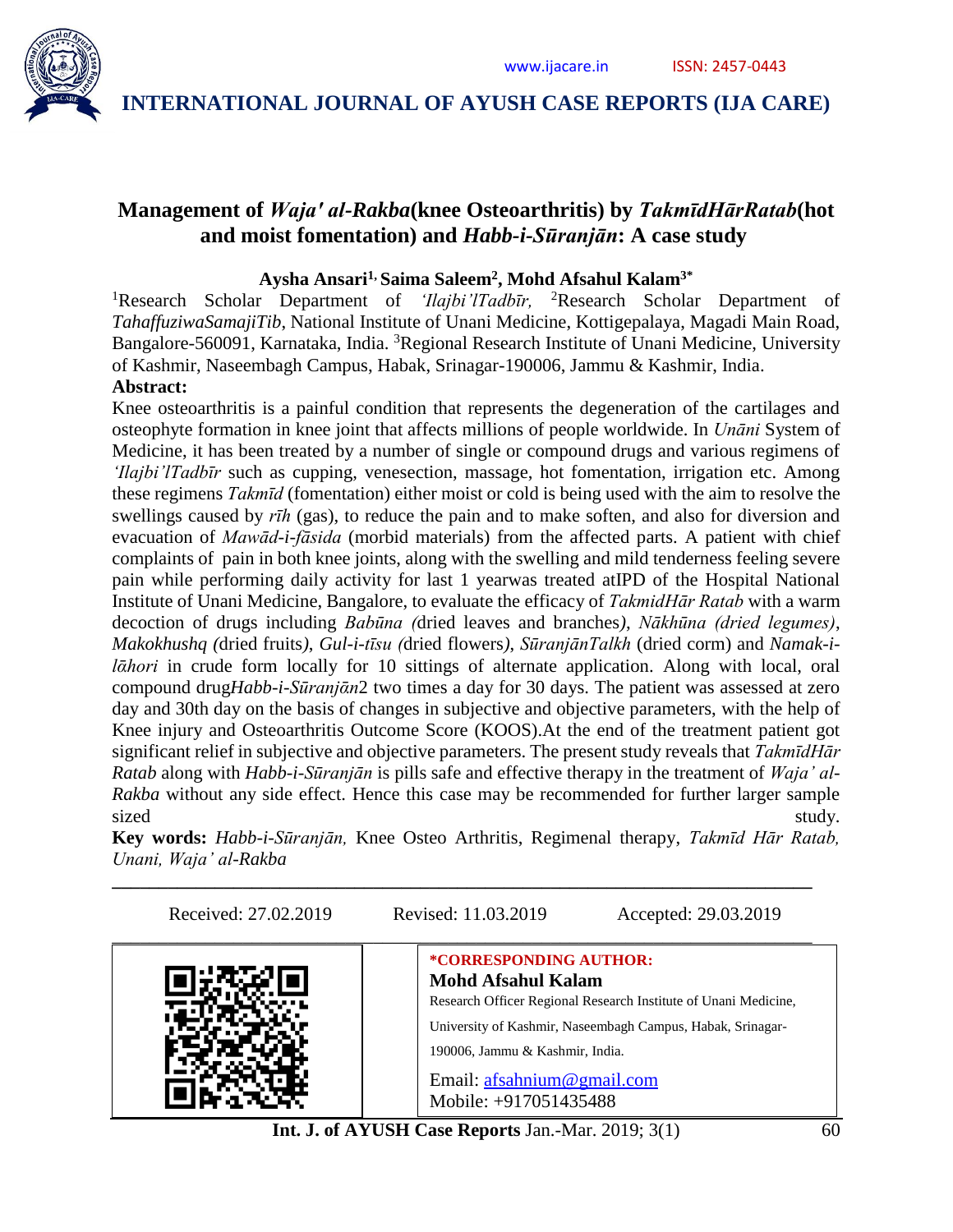

#### **Introduction:**

Osteoarthritis (OA) is a disease of abnormal joint biomechanics with slow deterioration of articular cartilage; its pathological changes are biochemically mediated**.** Osteoarthritis of the knee is one of the most common and debilitating areas of joint degeneration. [1] Knee OA targets the patella-femoral and medial tibio-femoral compartments of the knee. [**2]** Its high prevalence, especially in the elderly, and the high rate of disability related to disease make it a leading cause of disability in the elderly. [**3]** Clinically, the condition is characterized by joint pain, tenderness, limitation of movement, crepitus, occasional effusion, and variable degrees of local inflammation. [**4]** Conventional treatments for OA include pain medication (non-steroidal anti-inflammatory drugs and cyclooxygenase-2 inhibitors), exercises, hot and cold therapy, corticosteroid injections and eventually, surgery to repair the joint and lastly joint replacement. Despite conventional treatment, OA is often progressive and frequently leads to chronic pain and disability. [**5]** There are several treatment options available for the osteoarthritis at present with their own limitations. However, there is no cheap, effective and side effect less treatment for OA which can alleviate symptoms and cure the disease. Hence, there is an increased demand to discover cheap, effective and less toxic drug makes a need to validate the time tested traditional drugs scientifically for their therapeutic efficacy.

As far as *Unani* System of Medicine is apprehensive, *Wajaʹ al-Rakba*(Knee OA) is not revealed at all in any traditional script, but the term *Wajaʹ al-Mafāṣil*has been used frequently to characterize joint pain. It encompasses all types of joint pain such as *Niqris*(gout), *Wajaʹ al-Warik*(ischial pain), *Irq al-nasa*(sciatica), *Wajaʹ al-Rakba*(Knee pain) etc. **[6]** so *Wajaʹ al-Rakba*is considered a type of *Wajaʹ al-Mafāṣil* which has been described by almost all the eminent *Unāni* physicians. Most of the *Unāni* physicians like *Buqrāt*(Hippocrates 460-377 B.C.), *Jalinūs*(Galen 129-200 AD)*, RabbanTabri* (770,780-859 AD)*,Rāzi* (850-923 AD), *Majūsi*(930-994) and *Ibn Sīna*(980-1037 AD) have explained *Wajaʹ al-Mafāsil* on the basis of quantitative and qualitative derangement of *Akhlāt* (humours). [**7]** *ZakariaRāzi* described that the main cause of production of pain in joint is basically due to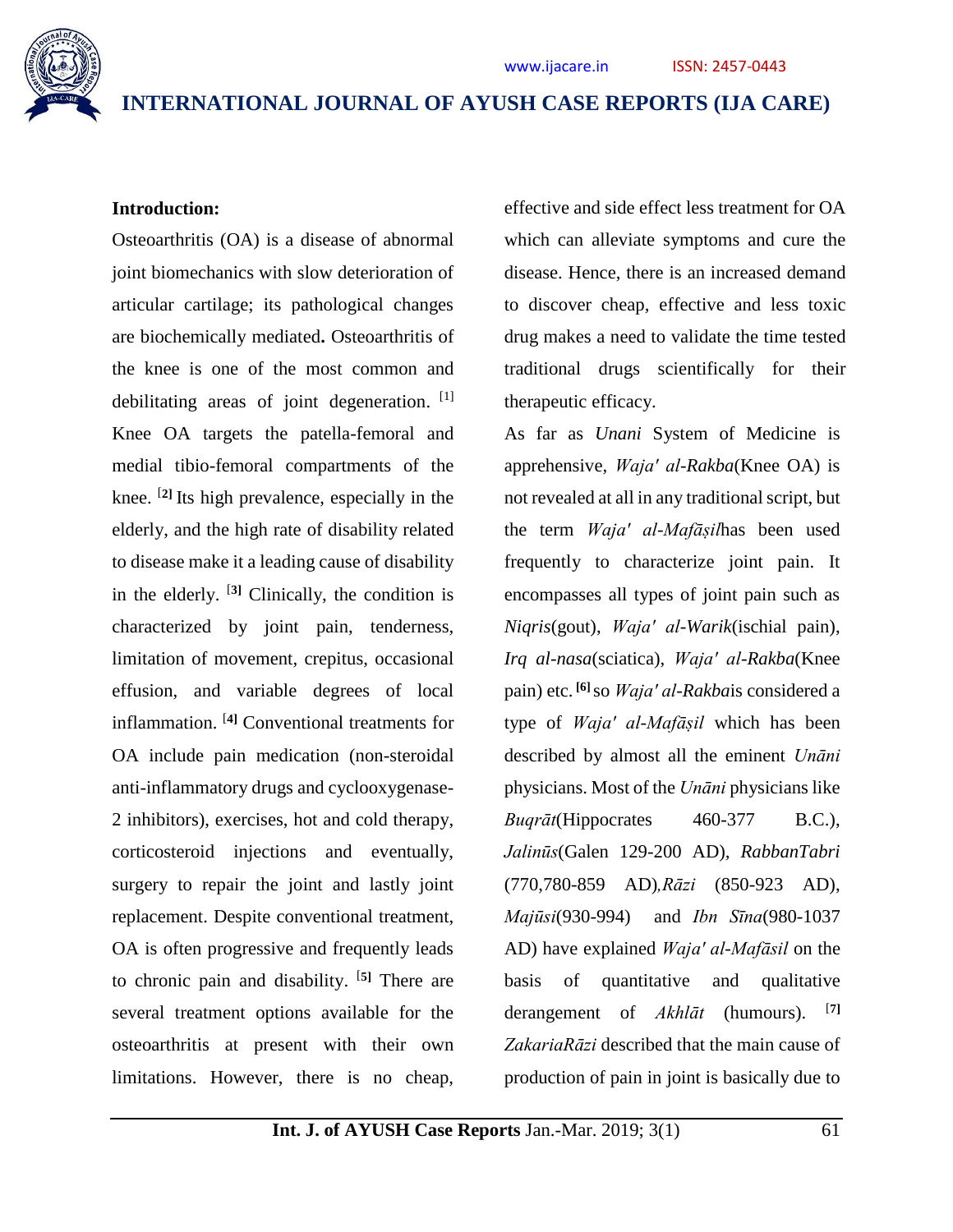

the accumulation of abnormal humours inside the joint spaces and these abnormal humours are formed from abnormal chyme. [**6]** Thus, it can be said that main cause is considered the accumulation of abnormal *Balgham* (phlegm) in the joint structures which leads to *Sū-i-Mizāj* giving rise to the pain and tenderness in the joints. When this condition develops due to the involvement of abnormal *Balgham*, it is known as *Wajaʹ al-MafāṣilBalghami*. Its clinical presentation is very much resembles with the chronic osteoarthritis of modern medicine, which can affect different joints of body.

When it develops in knee jointand causes knee pain, then it is known as *Wajaʹ al-Rakba* (knee OA). *Wajaʹ al-Rakba* has been treated by eminent *Unāni* physicians since ancient times. They have described four modes of treatment i.e. *'Ilājbi'lTadbīr*(regimenal therapy), ʹ*Ilājbi'lDawā*(pharmacotherapy),

ʹ*Ilājbi'lGhizā*(dietotherapy) and ʹ*Ilājbi'lYad* (surgery) for the management of *Wajaʹ al-Rakba*. [**8]** Among them, *'Ilajbi'lTadbīr*is one in which various regimens like *Dalk*(massage)*, Fasd*(venesection)*, Dimād*(paste)*, Takmīd* (fomentation),*Irsāl-i-ʹAlaq* (leeching) and*Hijāma*(cupping) etc. are used to provide relief to the patient. From the above enumerated regimens, *Takmīd*(fomentation)is one which is believed to provide relief to the patient of *Wajaʹ al-Rakba* by evacuating the *Mawād-i-Fᾱsida*(morbid matters). **<sup>7</sup>**

*Takmīd* (fomentation) involves applying heat either moist or dryand cold (by ice) on joints to improve the symptoms of osteoarthritis and it can be done with packs, towels soaked in decoction of drugs and also the application of warm wax etc. Heat may work by improving circulation and relaxing muscles, while cold may numb the pain, decrease swelling, constrict blood vessels and block nerve impulses to the joint. [**9]** In this case *TakmīdHārRatab* (hot and moist fomentation) was under taken with a decoction of some Unani drugs, which are having*Mohallil* (anti-inflammatory) and *Musakkin* (analgesic) properties such as*Bābūna* (*Matricariachamomilla*), *Nākhūna*(*Astragalushomosus*), *MakoKhushk* (*Solanum nigrum*), *Gul-i-tīsū* (*Butea frondosa*), *SūranjānTalkh* (*Colchicum luteum*) and *Namak-i-Lāhori* (Sodium chlorate).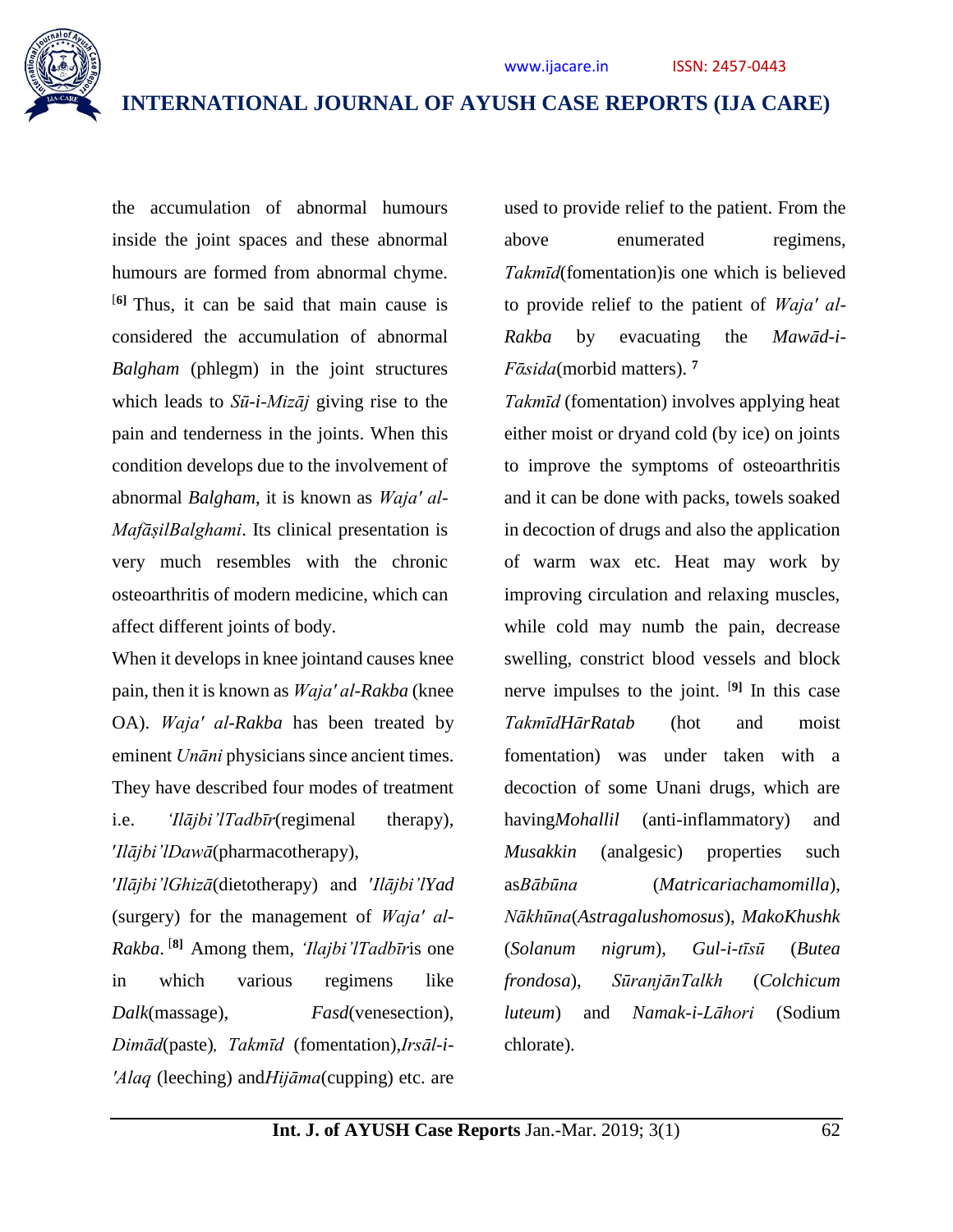

### **Case History**

A 61years male patient was admitted in the male ward of National Institute of Unani Medicine Bangalore, Karnataka in the month of March 2018with the chief complaints of the pain in both knee joints, along with the swelling and mild tenderness for last 1 year. Patient felt severe pain while performing daily activity. The pain was aggravated during walking, climbing stairs and doing heavy work. There was cracking or grinding with joint movement. He had no history of hypertension, metabolic disease, tuberculosis and trauma or any other injury on his knee. He had no family history of such complaints also. He had taken occasionally non-steroidal anti-inflammatory drugs.

#### **Examination of the patient**

On general examination, vitals were within normal limit and no abnormality was detected through systemic examination. On physical examination patient's gait was Antalgic due to pain, crepitus present on passive knee flexion on knees, mild swelling and tenderness were also present, there was no popliteal swelling. Painful and restricted movement and bony enlargement were present.

Based on literature, special questions were asked relevant to knee OA such as, acute injury, swelling, locking of knee, generalized pain, pain at rest, pain rising from chair, pain climbing stairs, inactivity stiffness and night pain etc. Before starting the procedure patient underwent thorough some precautionary lab investigations like hemoglobin percentage (Hb%), erythrocytic sedimentation rate ( ESR), fasting blood sugar (FBS), post prandial blood sugar (PPBS), Blood Urea, Serum Creatinine, Serum Uric acid, Rh factor, Antistreptolysin O Titer , C-Reactive Protein, serum glutamic oxaloacetic transaminase(SGOT)&serum glutamic pyruvic transaminase(SGPT). X-ray reveals bilateral tibial spikes were normal; osteophytes were seen in both knee joint, bilateral knee joint spaces were reduced. Based on the above findings the case was diagnosed as *Wajaʹ al-Rakba* (Knee OA).

#### **Materials and Method:**

For the procedure of *TakmīdHārRatab*(hot and moist fomentation), dried crude drugs were obtained from local market including*Bābūna* (*Matricariachamomilla*), *Nākhūna*(*Astragalushomosus*), *MakoKhushk* (*Solanum nigrum*), *Gul-i-tīsū* (*Butea*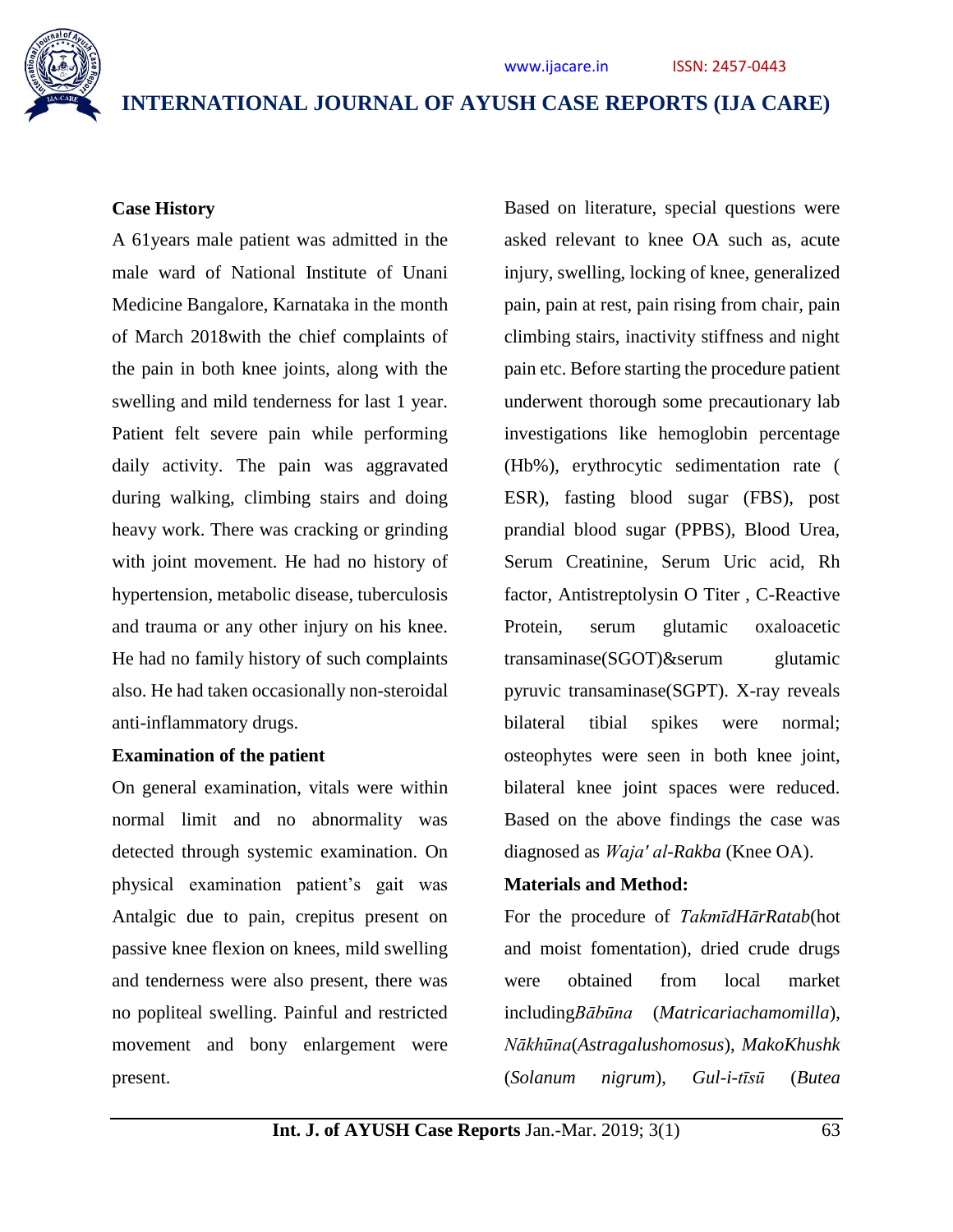

*frondosa*), *SūranjānTalkh* (*Colchicum luteum*) and *Namak-i-Lāhori* (Sodium chlorate). They were soaked for half hour in *Ab-i-Taza* (fresh water) and boiled till the water remains half, then after filtration a luke warm *Joshānda* (decoction) approx. 40°C was obtained. [**10]** Then with the help of two small towels procedure was started, one by one both towels dipped in *Joshᾱnda*(decoction) and wrapped around the knees for 15 minutes. Total 10 sitting of *Takmīd*was done on alternate days. Along with *Takmīd* (fomentation)*,Habb-i-Sūranjān*prepared in the pharmacy of National Institute of Unani Medicine, Bangalore has been administered 2 tablet two

times in a day for 30 days/per orally, so the study protocol was of 30 days.

#### **Assessment of efficacy**

The patient was assessed at zero days and at 30th day with the help of Knee injury and Osteoarthritis Outcome Score (KOOS) [13]

### **Result and Discussion**:

KOOS consists of 5 subscales; pain, other symptoms, function in daily living (ADL), function in sport and recreation (Sport/Rec) and knee related Quality of life QoL. Traditionally in orthopedics, 100 indicate no problem and 0 indicates extreme problem. Assessment scores at 0 and  $30<sup>th</sup>$  day are presented in table-1

| Parameters                          | $BT$ score (at 0 day) | After Treatment at 30 days |
|-------------------------------------|-----------------------|----------------------------|
| Pain                                | 52.77                 | 69                         |
| Other symptoms                      | 39.5                  | 82                         |
| Activities<br>living<br>daily<br>in | 41.17                 | 76                         |
| (ADL)                               |                       |                            |
| Sports and Recreation               | Not applicable        | Not applicable             |
| Quality of life (QOL)               | 31.25                 | 75                         |

| Table -1: Assessment scores before and after treatment: |  |
|---------------------------------------------------------|--|
|---------------------------------------------------------|--|

### **Table-2: Ingredients of** *Habb-i-Sūranjān***for oral use**

| Unani name<br><b>Temperament</b><br><b>Botanical name</b> | <b>Action</b><br>internal use | in   Quantity |
|-----------------------------------------------------------|-------------------------------|---------------|
|-----------------------------------------------------------|-------------------------------|---------------|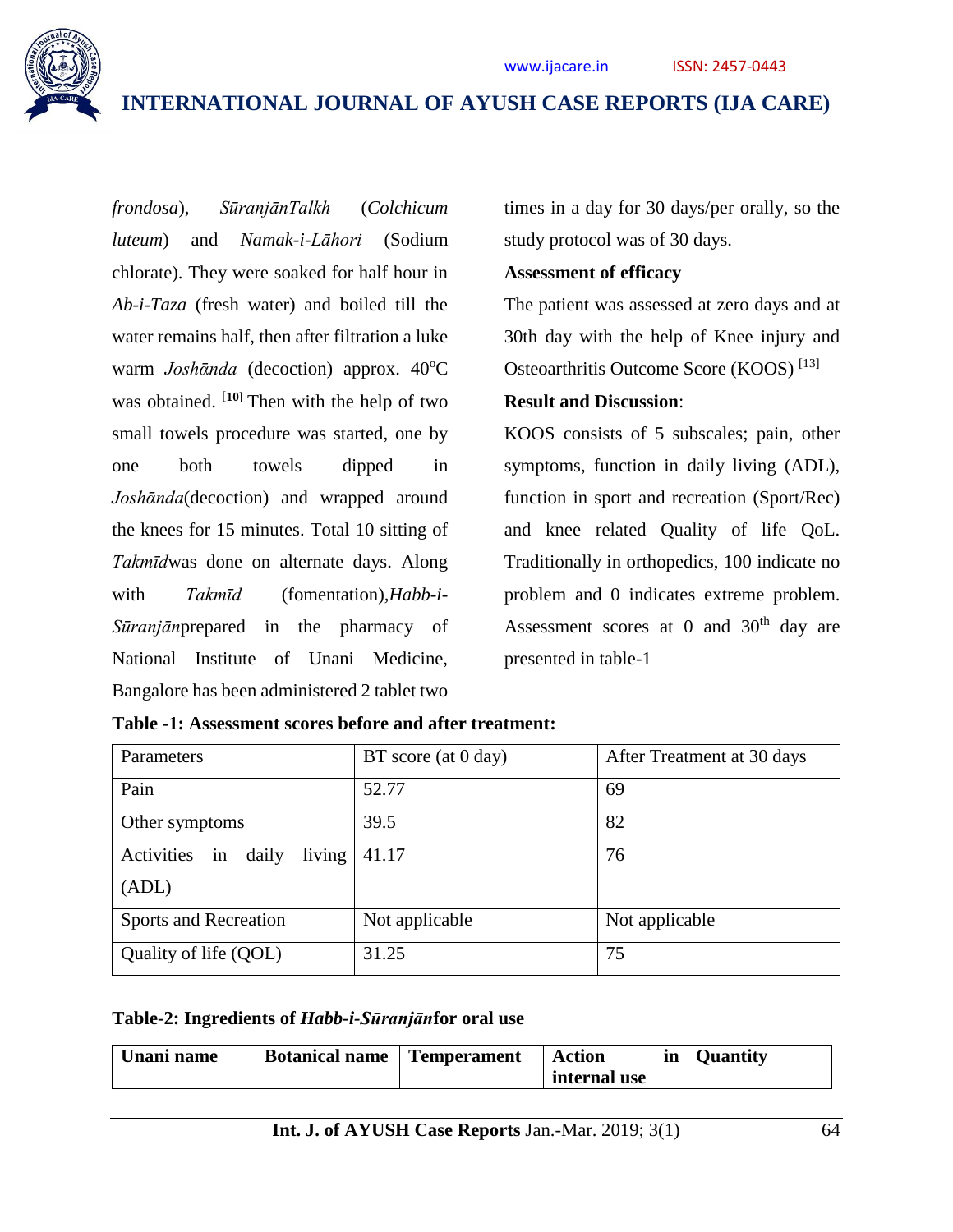

| SibrSaqūtari    | Aloe               | Hot and Dry in Deobstruent,   |                           | 40 darhum               |
|-----------------|--------------------|-------------------------------|---------------------------|-------------------------|
|                 | <i>barbadensis</i> | $2nd$ degree <sup>11</sup>    | resolvent<br>of           | $(140 \text{ gm})^{11}$ |
|                 |                    |                               | gasses $^{11}$            |                         |
| Post HalilaZard | Terminalia         | Cold in $1^{\text{st}}$ & Dry | Purgative<br>of           | 20 darhum               |
|                 | chebula            | $2nd$ degree <sup>11</sup>    | yellow bile <sup>11</sup> | $(70 \text{ gm})^{11}$  |
|                 |                    |                               |                           |                         |
| Sūranjānshīrin  | Colchicum          | Hot in $3rd$<br>and           | Anti-                     | 20 darhum               |
|                 | luteum             | 2 <sup>nd</sup><br>in<br>Dry  | inflammatory,             | $(70 \text{ gm})^{11}$  |
|                 |                    | degree <sup>11</sup>          | analgesic,                |                         |
|                 |                    |                               | deobstruct <sup>11</sup>  |                         |

### **Table-3: Ingredients of the** *TakmīdHārRatab***(hot and moist fomentation) for local procedure**

| Unani name          | <b>Botanical name</b>       | <b>Temperament</b>            | <b>Action in local application</b>          |
|---------------------|-----------------------------|-------------------------------|---------------------------------------------|
| Bābūnah             | <i>Matricariachamomilla</i> | Hot in $2^{nd}\&$             | Anti-inflammatory,<br>demulcent,            |
|                     |                             | in $1st$<br>Dry               | nerve tonic $^{12}$                         |
|                     |                             | degree                        |                                             |
| Nākhūnah            | Astragalushamosus           | Hot in $2^{nd}\&$             | Anti-inflammatory, rubifacient,             |
|                     |                             | Dry $2nd$ degree              | desiccant, softening<br>the                 |
|                     |                             |                               | inflammation $12$                           |
| Makokhushq          | Solanum nigrum              | in<br>Cold                    | anti-<br>Demulcent, desiccant,              |
|                     |                             | 2 <sup>nd</sup><br>$2nd$ &Dry | inflammatory, divergent <sup>12</sup>       |
|                     |                             | degree                        |                                             |
| $Gul-i-t\bar{i}s u$ | Butea frondosa              | Cold<br>$&$ Dry               | astringent,<br>Anti-inflammatory,           |
|                     |                             | (near to hot)                 | analgesic $^{12}$                           |
| Sūranjāntalkh       | Colchicum luteum            | Hot & Dry in                  | Anti-inflammatory, deobstruent,             |
|                     |                             | $3rd$ degree                  | Analgesic $^{12}$                           |
| Namak-i-            | Sodium chlorate             | Hot $&$ Dry in                | Antiseptic, anti-inflammatory <sup>12</sup> |
| lāhori              |                             | $2nd$ degree                  |                                             |

The treatment objectives are to hold-up the degenerative process and to minimize symptoms, so that the patients of OA can move freely to perform their day to day activities by themselves. Unani System of medicine provides a better, less side effect,

economical and effective way of treatment by its various means like *'Ilājbi'lTadbīr*(regimental therapy), ʹ*Ilājbi'l Giza* (dietotherapy), ʹ*Ilājbi'lDawā* (pharmacotherapy) and ʹ*Ilājbi'lYad* (surgery). According to literature review it is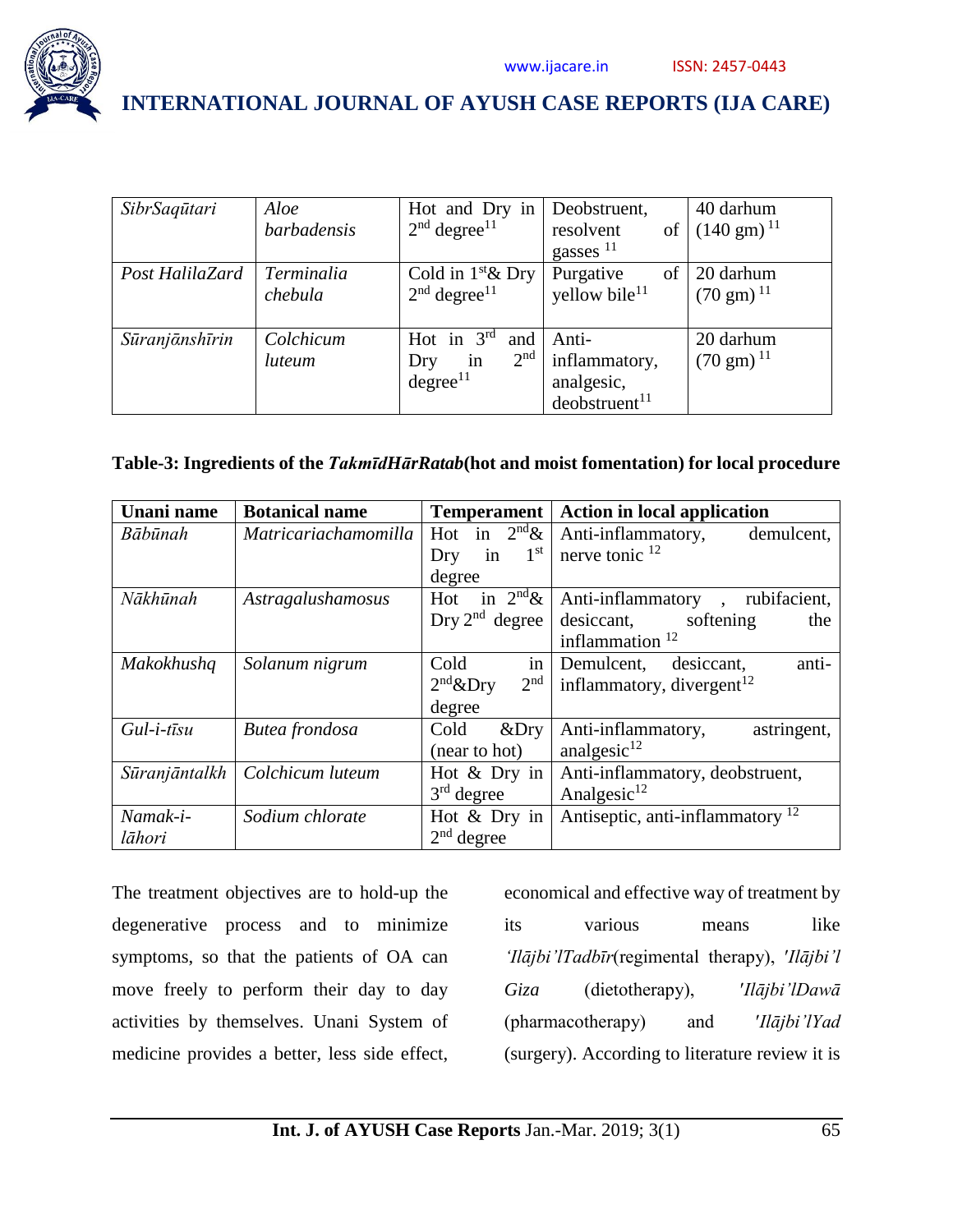

found that Unani physicians were used these methods as single as well as combined way. In this study *TakmīdHārRatab*(hot and moistfomentation), a procedure of regimental therapy of anti-inflammatory herbo-mineral formulation was done along with the administration of *Habb-i-Sūranjān* (a Unani compound in the form of pills) per orally. The all ingredients which were used for*Takmīd*have anti-inflammatory, demulcent, analgesic, divergent, desiccant properties (Table-3) by which we can say that the decoction having some chemical constituents of above said properties work locally by doing *imāla-i-mawād* (diversion of morbid matters)from diseased part to healthy part followed by resolving the inflammatory condition of the knee. The astringent effect of the drugs strengthen the knee joints. Oral administration of *Habb-i-Sūranjān* can affects by its *mushil* (purgative), antiinflammatory, analgesic properties as the ingredients in the compound have in it (Table-2). By their purgative and diuretic properties the morbid matter collected in joints may evacuated form the diseased part through defecation and urination.

#### **Conclusion:**

Present case report reveals that applying *Takmīdharratab* (hot and moist fomentation) with a decoction of and *musakkin* drugs with *Habb-i-sūranjān* is quite effective in the management of *Wajaʹ al-rakba* (Knee OA). Therapy was found to be safe and well tolerated by patient. Hence it is suggested that further evaluation is necessary for the scientific conclusion. More well designed study with a standardized protocol and adequate number of participants is needed to evaluate the effects of *Takmīd* (fomentation) as adjuvant therapy with other Unani oral compound drugs in the treatment of OA of the knee.

#### **Acknowledgement:**

Authors duly acknowledge the clinical and non-clinical staff of NIUM, Bangalore, for their continued cooperation throughout the study.

#### **References:**

1. Shapiro SA, Kazmerchak SE, Heckman MG, Zubair AC, O'Connor MI. A prospective, single-blind, placebocontrolled trial of bone marrow aspirate concentrate for knee osteoarthritis. The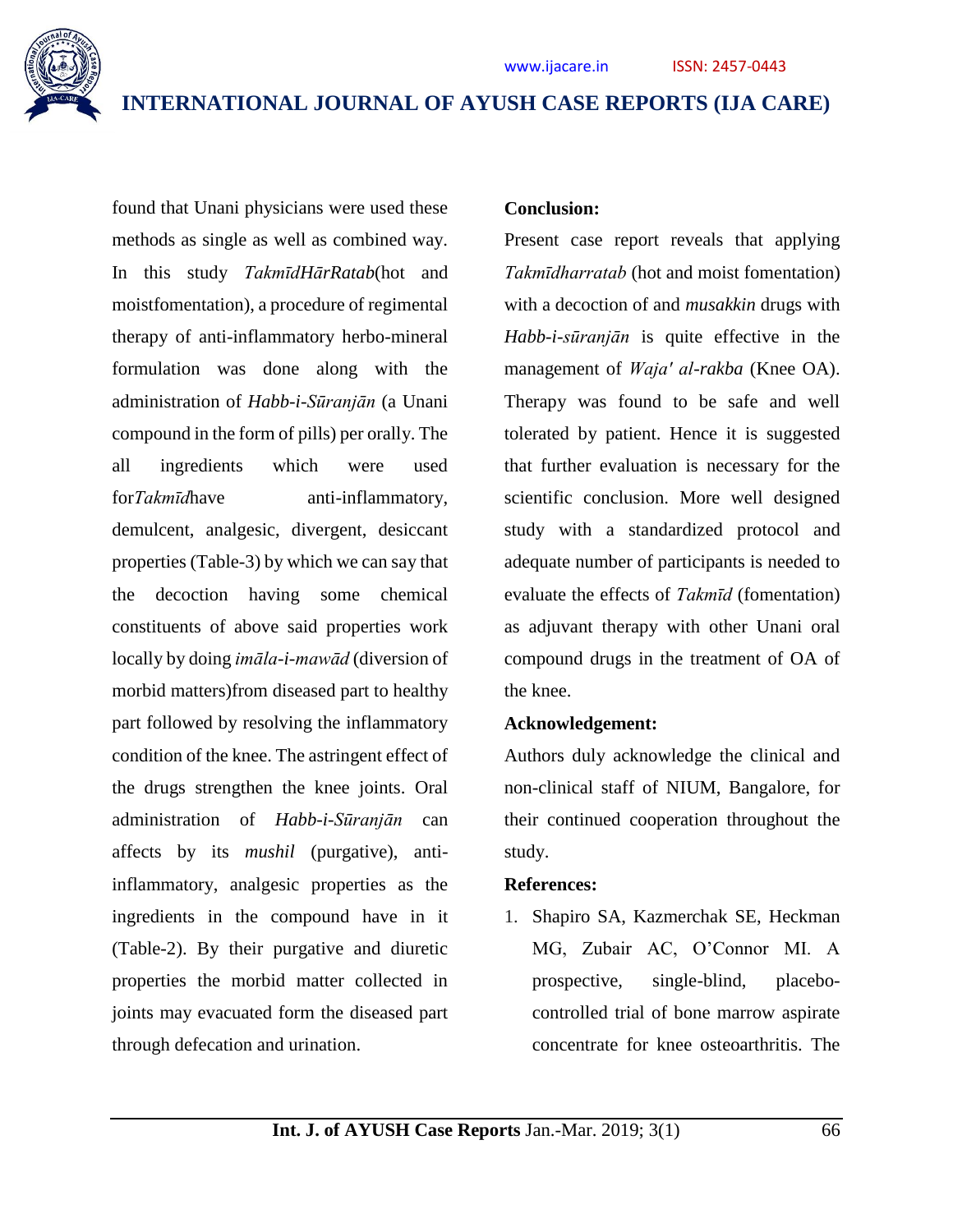

American Journal of Sports Medicine. 2017; 45(1):.82-90.

- 2. Haslett C, Chilvers ER, Boon NA, Colledge NR. Davidson's Principles and Practise of Medicine. Churchill Livingstone. An Imprint of Elsevier Limited, London,  $19<sup>th</sup>$  edition, 2010; p.1086.
- 3. Kasper DL, Fauci AS, Hauser SL, Longo DL, Jameson JL, Loscalzo JL. Harrison's Manual of Medicine. McGraw-Hill Education,  $19<sup>th</sup>$  edition,  $2016$ ; p. 2226-23.
- 4. Shifa M, Fahamiya N, Siddiqui MA. Study on Knee Osteoarthritis with a Unani Poly Herbal Formulation: A Series of case studies. International Journal of Research in Ayurveda and Pharmacy. 2017; 7(4): 102-104.
- 5. Perlman AI, Sabina A, Williams AL, Njike VY, Katz DL. Massage therapy for osteoarthritis of the knee: A randomized controlled trial. Archives of Internal Medicine. 2006; 166(22): 2533-38.
- 6. Razi Z. Kitab al-Hawi. Vol XI. Central Council for Research in Unani Medicine, Ministry of AYUSH, Govt. of India, New Delhi, 2004; p.75.
- 7. Khan MA. IkseerAzam (Urdu

Translation by HkMohdKabeeruddin). IdaraKitab al-Shifa, New Delhi. 2011; p. 836-838

- 8. Ibn Sina. Kullliyate Qanoon (Urdu translation by HkMohdKabeeruddin). Ejaz Publishing House, New Delhi. 2006; p. 238-39.
- 9. Brosseau L, Yonge KA, Welch V, Marchand S, Judd M, Wells GA, Tugwell P. Thermotherapy for treatment of osteoarthritis. The Cochrane Library. 2003.
- 10. Ochiai S, Watanabe A, Oda H, Ikeda H. Effectiveness of thermotherapy using a heat and steam generating sheet for cartilage in knee osteoarthritis. Journal of Physical Therapy Science. 2014; 26 (2):281-4.
- 11. Arzani A. Qarabadeen-i-Qadri (Urdu translation by CCRUM, Ministry of AYUSH, Govt. of India). New Delhi.2009;p. 614-615.
- 12. Ahmed F,Nizami Q, Aslam M. Classification of Unani Drugs. Maktaba Isha'at al Quran, Urdu Bazar Jam' Masjid, Delhi; p. 25-34.
- 13. Ewa MR and Lohmander LS. The Knee Injury and Osteoarthritis Outcome Score